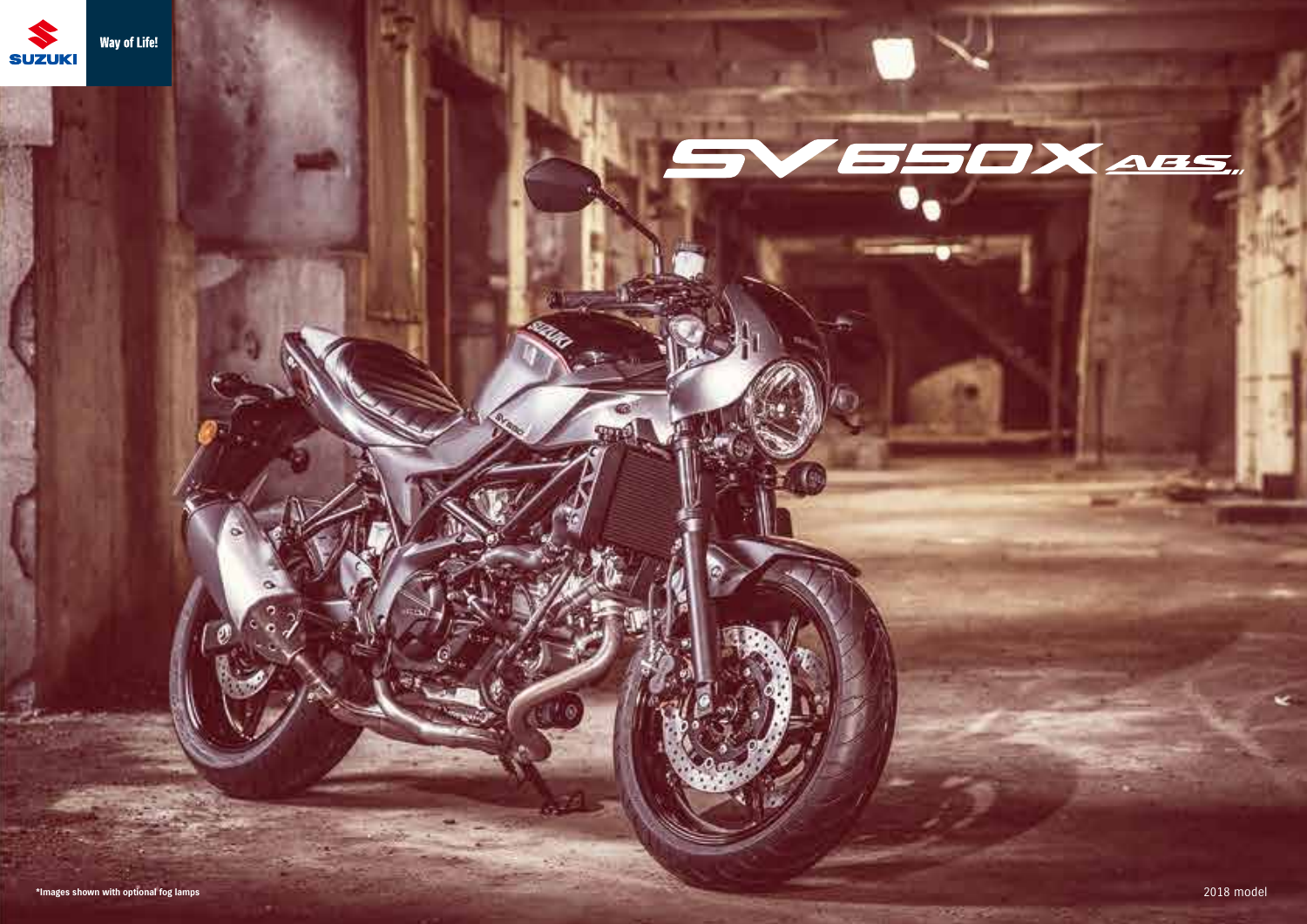### ALL ROADS ARE YOURS

If you're looking to get out on the road on a sporty bike with café racer styling, look no further than Suzuki's SV650X. With its smooth-revving V-Twin engine tucked into a slim and lightweight trellis frame, the SV650X combines power and agility with classic café racer looks. Whether in stopand-go city traffic or on country roads, this bike delivers exhilaration and riding fun. No matter where you pull up to park, the retro appeal of the SV650X is eye-catching with its stylish slotted headlight cowling, tuck-androll seat and blacked-out rider and pillion footrests. And on your favourite stretch of twisties, Suzuki's V-Twin machine's smooth power and agile handling make the SV650X a thrill to ride.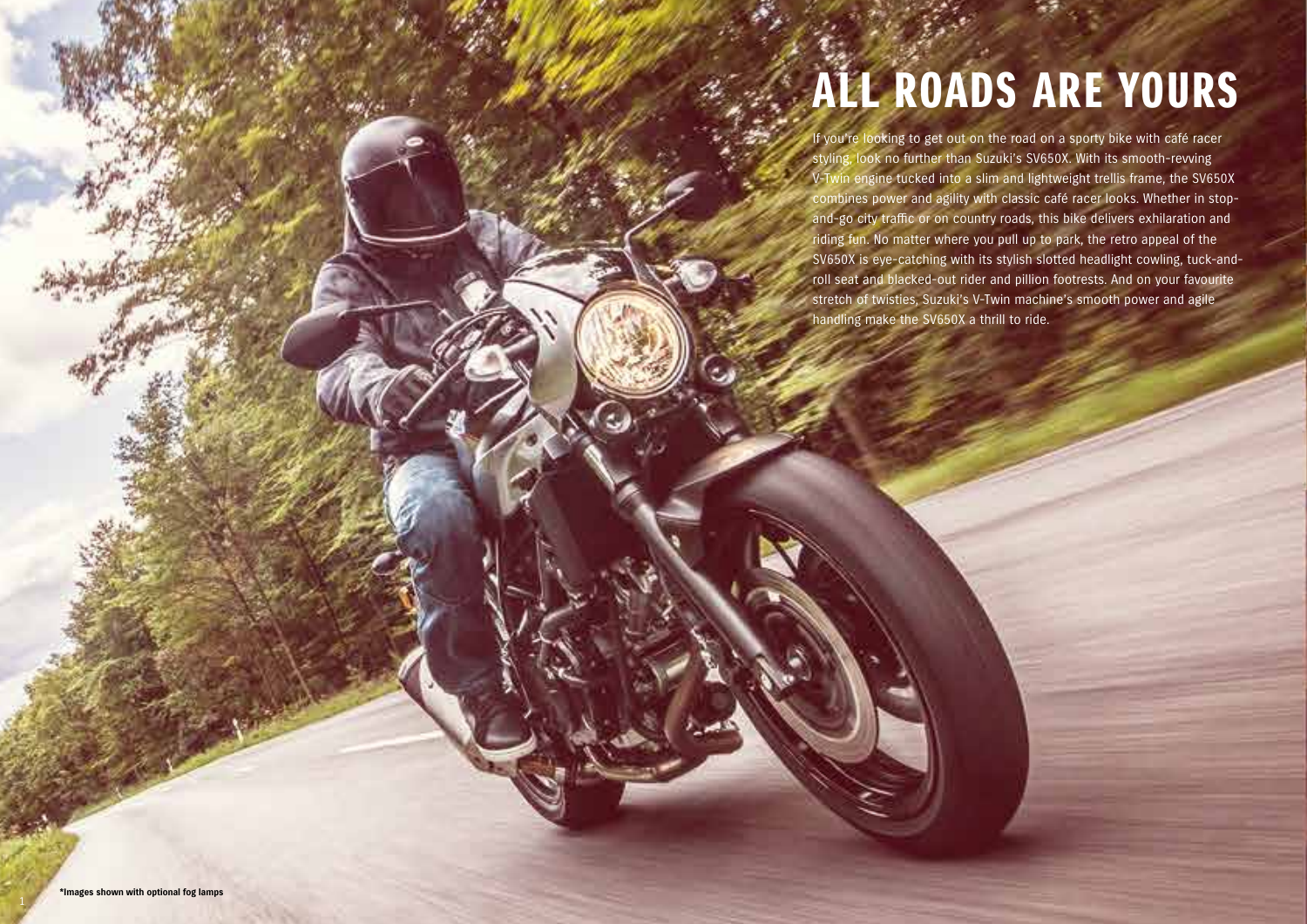# RIDING PLEASURE UNLEASHED

Climb aboard, turn the key and head out to any road you choose. The SV650X is at home on all of them – bringing café racer cool to wherever you go. So grab the key, take command and feel your heart beating in time with the powerful pulse of the V-Twin engine.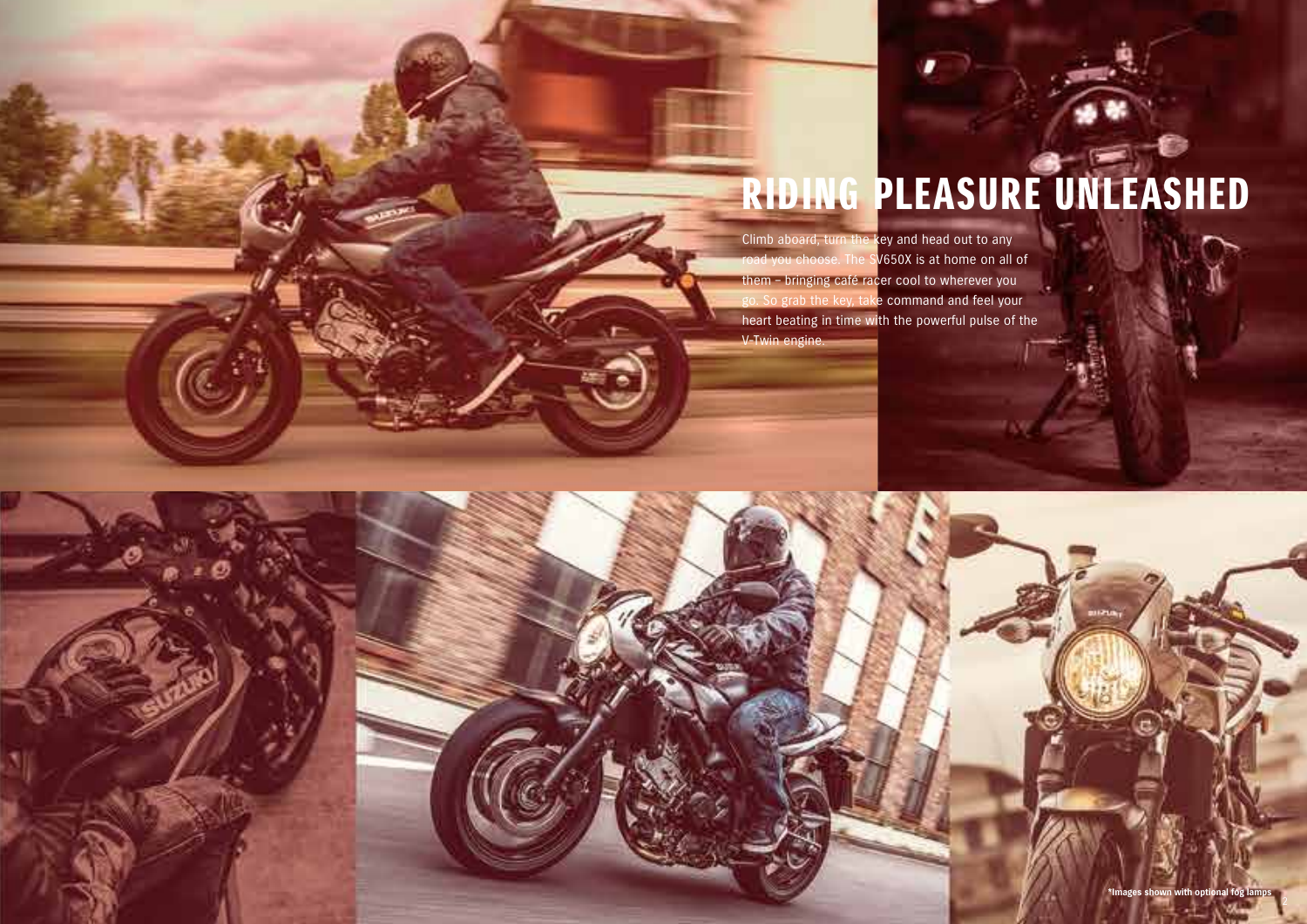

### Stylish Slotted Headlight Cowling

**DESCRIPTION** 

The round multi-reflector headlight is equipped with a stylish headlight cowling. Slots in the headlight sides are reminiscent of heritage racers, accentuating the SV650X's personality.



### Optional Fog Lamps

The LED fog lamps match the stylish headlight cowling, highlighting the SV650X's intense character. The lamps feature high brightness LED and superior light distribution characteristics.



### Clip-on Handlebars

Clip-on Handlebars encourage a sporty riding position, and hark back to the days of the original café racers.



### Front Preload Adjuster

Front forks are equipped with a new Preload Adjuster, allowing you to set suspension firmness for exactly the way you want to ride.



### Fuel Tank

The tank's emblem has been changed from the signature "S" mark to the SUZUKI logo. The design has a definite retro look. Additionally, the tank capacity has been increased from 13.8L to 14.5L. Combined with the SV650X's excellent fuel efficiency, this substantially extends your riding range.



### Tuck-and-Roll Seat

The narrow, streamlined seat exudes retro looks and feel. The seat has soft cushioning, helping reduce rider fatigue, even in a sporty riding position.



### Tyres

The SV650X adopts Dunlop Roadsmart III tyres. Well-grounded with exceptional performance in the wet, the Roadsmart III's assure confident handling.

**AVESTO**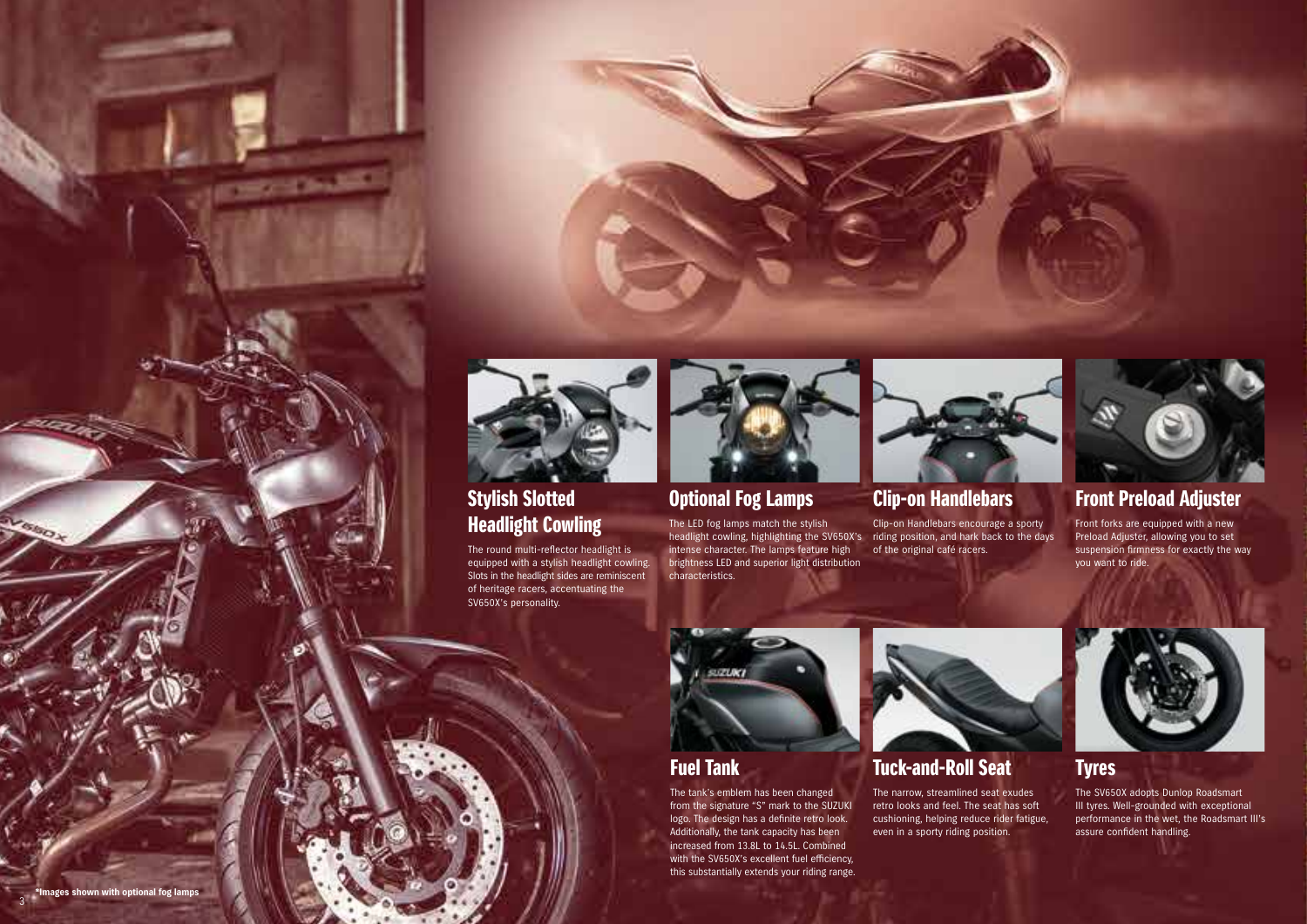## AT YOUR COMMAND - TIME FOR A RIDE

With the SV650X, you will make the time to ride. Its lightweight and slim profile responds to your commands, promoting agile handling and leaving you to enjoy a ride that suits your style. Aboard the SV650X you'll ride through the city and winding country roads in classic café racer style.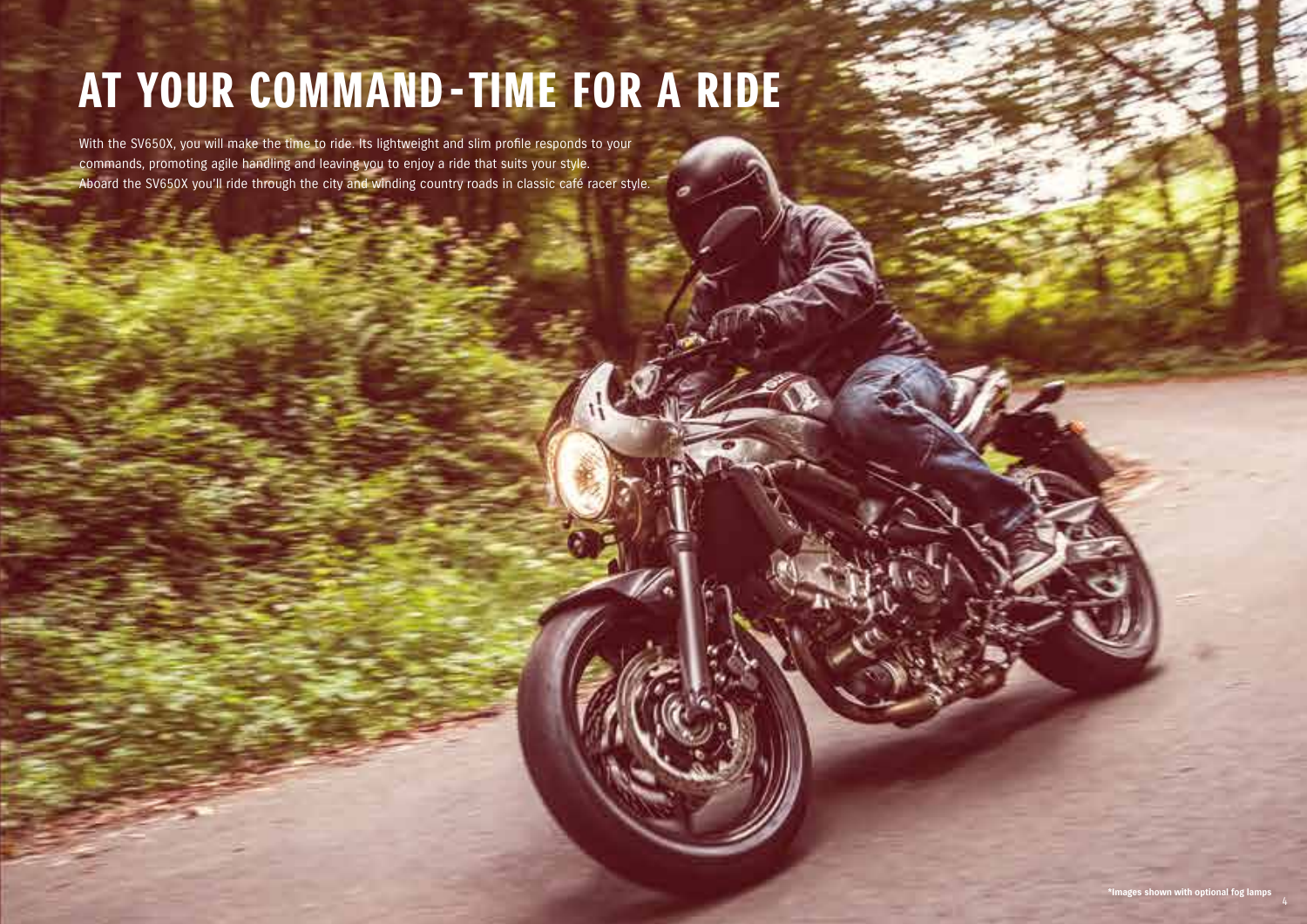### YOUR PARTNER IN STYLE AND PERFORMANCE

SUZUR

The SV650X exudes classic café racer good looks that grab you from the very start, tempting you to go for a ride. Once on the road, you and the machine become traveling partners, sharing a passion for performance and attracting attention wherever you go.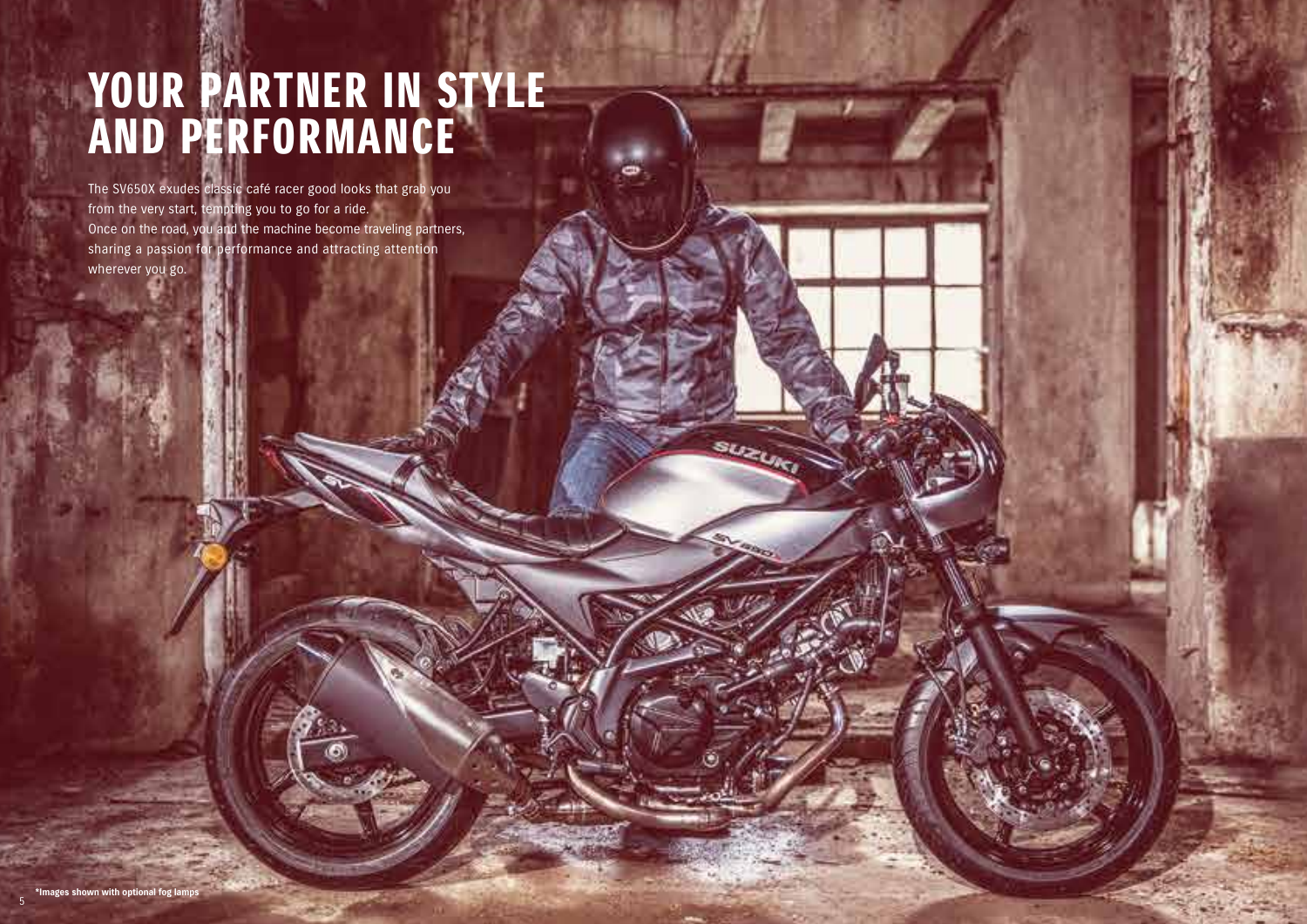### Suzuki V-Twin Technology

### Beat:

The pulsing caused by irregular firing intervals adds to the pleasure of the ride.

#### Power:

The V-Twin engine generates substantial low-end torque and a power surge in the higher rpm range. These two engine character traits combine and complement each other.

### Controllable:

Power output is smooth and easy to control. This means you get the power delivery you want at any time, irrespective of the riding circumstances – whether you are riding on city streets, winding country lanes or at higher speeds on the highway.



Suzuki

Technology



### Dual Spark Technology

Suzuki's Dual Spark Technology utilises two spark plugs per cylinder for precision ignition. The result is increased combustion efficiency, smoother power delivery, lower fuel consumption and lower emissions.

Beat



### Pistons and Rings

Power

In order to further improve overall fuel efficiency and emissions control, the V-Twin engine adopts two innovations: resin coating on the piston skirt for minimised friction between the cylinder and piston, and a special L-shaped piston ring for enhanced sealing performance and blow-by gas reduction.



#### Low RPM Assist

The TI-ISC (Throttle body Integrated Idle Speed Control) has a Low RPM Assist control function. When moving off or riding at low engine rpm, the ECM activates the ISC system. By opening the ISC circuits, the engine rpm rises slightly. Normally, in launching the motorcycle, engine rpm drops when the clutch is engaged. Low RPM Assist helps the rider achieve a smoother launch operation in the low rpm range. This makes it easier to ride at low speed in stop-and-go traffic.



#### Suzuki Easy Start System

The Suzuki Easy Start System engages the starter motor at a precisely timed preset interval to start the motorcycle with just a push of a button. ECM checks the status and disengages the starter motor immediately after starting.